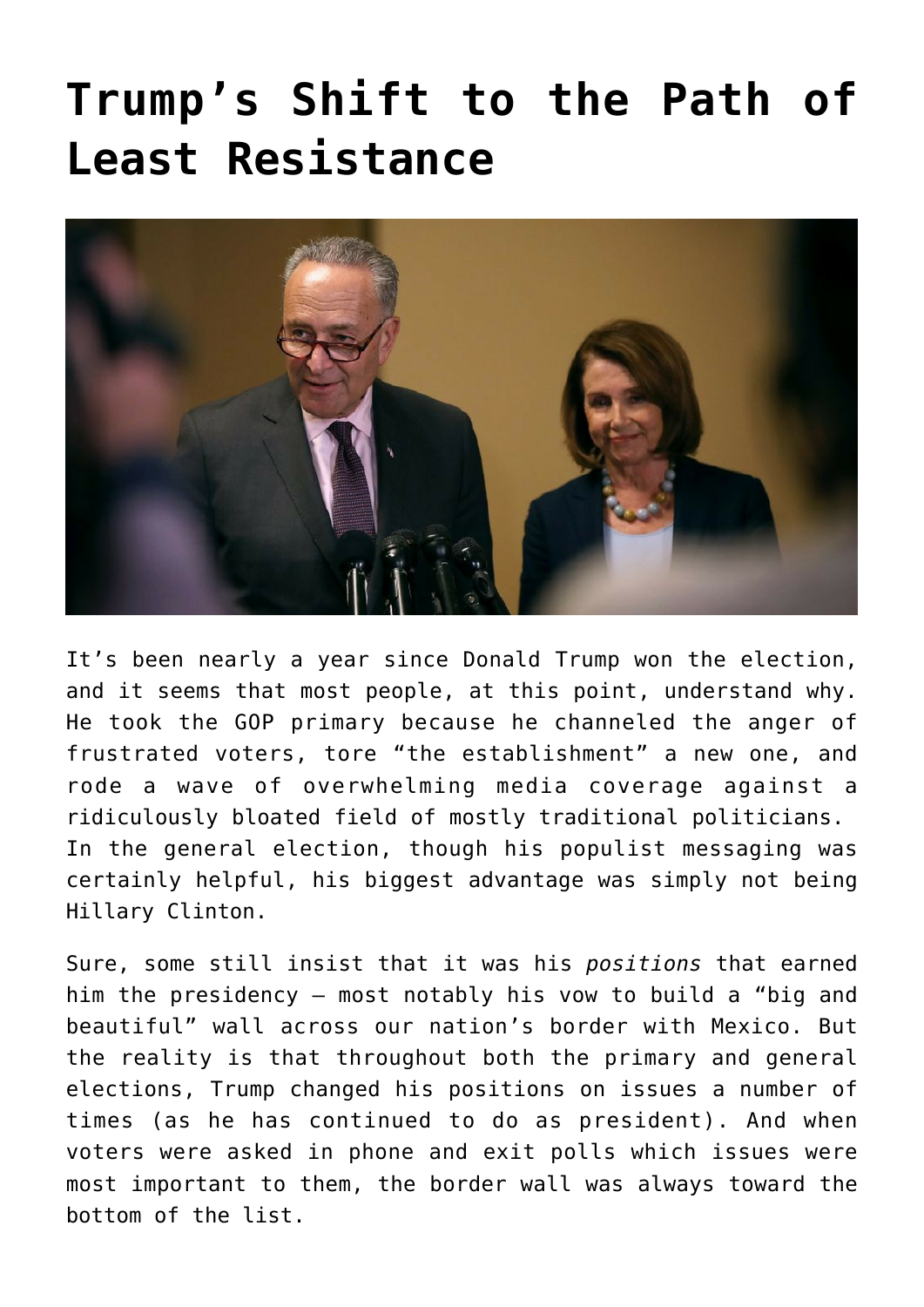So, even though the Trump base was rattled earlier this week when the president came to an immigration agreement with the Democrats that preserves DACA and doesn't include the border wall, it's hard to imagine that the Trump Train won't stick with him. Because…again, their support isn't based on policy stances. It's based on a persona and an attitude:

*Trump is an anti-establishment outsider, and as long as he's sticking his thumb in the eye of the ruling class in Washington, he's doing his job.*

Unfortunately, that stance isn't particularly helpful to the American people. If a policy or legislation is tethered to a political vendetta instead of a successful outcome for the nation, problems aren't going to get solved. They'll only worsen.

The conservatives who had warned the GOP and the Republican base about Trump throughout the election have felt particularly vindicated lately, as our president keeps folding like a cheap suit whenever he puts himself in a room with Chuck Schumer and Nancy Pelosi. To these critics, this turn of events hasn't been surprising at all, and it's not because they knew all along that Trump was a reflexive liberal — a longtime Democrat and Democratic donor who didn't change parties until he considered running for president. It's because they understood that Trump has never been interested in *draining the swamp*, but rather feeding his own ego.

There's been very little tangible evidence to suggest that Trump has ever really believed in this populist, antiestablishment philosophy that launched his political career and helped him achieve an unexpected win last November. But it was a useful tool, and it continues to be one.

For example, when Trump caved to the Democrats on the debtceiling, the move was framed by many in the president's camp (including notable media-conservatives) as [proper payback](https://bernardgoldberg.com/trump-sides-with-the-dems-rinos-apparently-to-blame/) for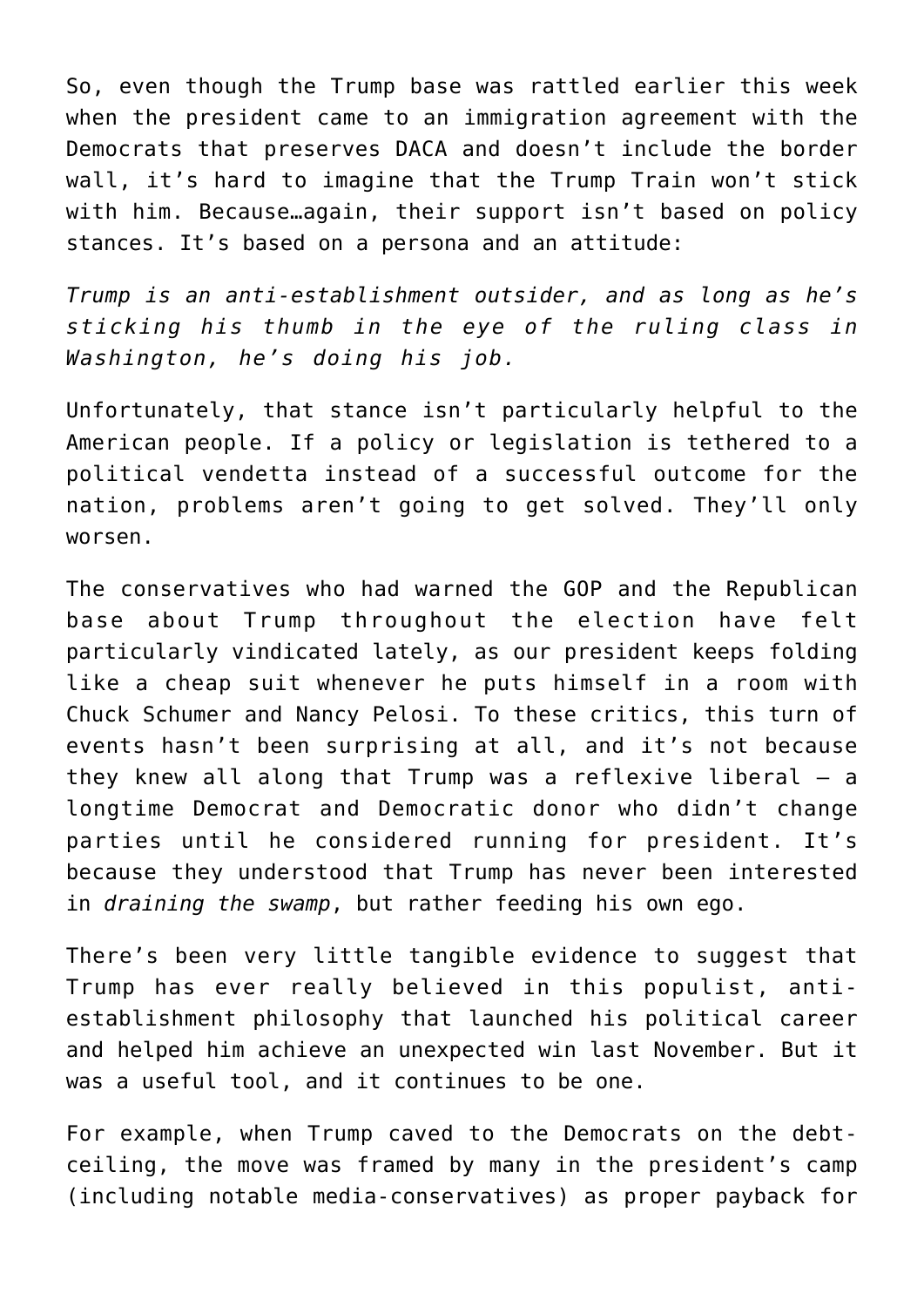the GOP congress's failure to deliver on a healthcare reform bill. It didn't matter if the debt deal was bad policy, or even that it made Trump's own agenda harder to accomplish. It embarrassed "the establishment" (in this case, the GOP establishment), so it was good. Additionally, as far as Team-Trump was concerned, the move proved that the president really was the *master deal-maker* that he had promoted himself as during the election.

Only, it wasn't *really* a deal, of course. If someone walks up to you and smooth-talks you into handing them your gold watch, that's not a *deal*. That's an instance of you being duped. Schumer got the gold watch, and Trump walked away with nothing he wouldn't have gotten anyway.

It's pretty amazing when you think about it. For years, one of the loudest gripes of the conservative movement and the Republican base was that the GOP gave into Obama and the Democrats too often. It was that anger that cost Eric Cantor his House seat, ousted John Boehner from his speakership, stoked hatred for Paul Ryan (who had previously been widely respected by Republicans), and eventually led to the willingness of voters to turn to Trump.

As president, however, Trump (the master deal-maker), with party majorities in the House and Senate, has already capitulated more to the Democrats than any of the aforementioned individuals. And somehow, it's not his fault, but rather  $-$  you guessed it  $-$  the fault of the GOP establishments.

Sean "Build the Wall" Hannity even blamed the GOP for Trump not including the wall in his immigration agreement, tweeting, "If reports true 100%. I blame R's. They caused this. They wanted him to fail and now pushed him into arms of political suicide–IF TRUE."

*Pushed him into the arms of political suicide? S*ounds like the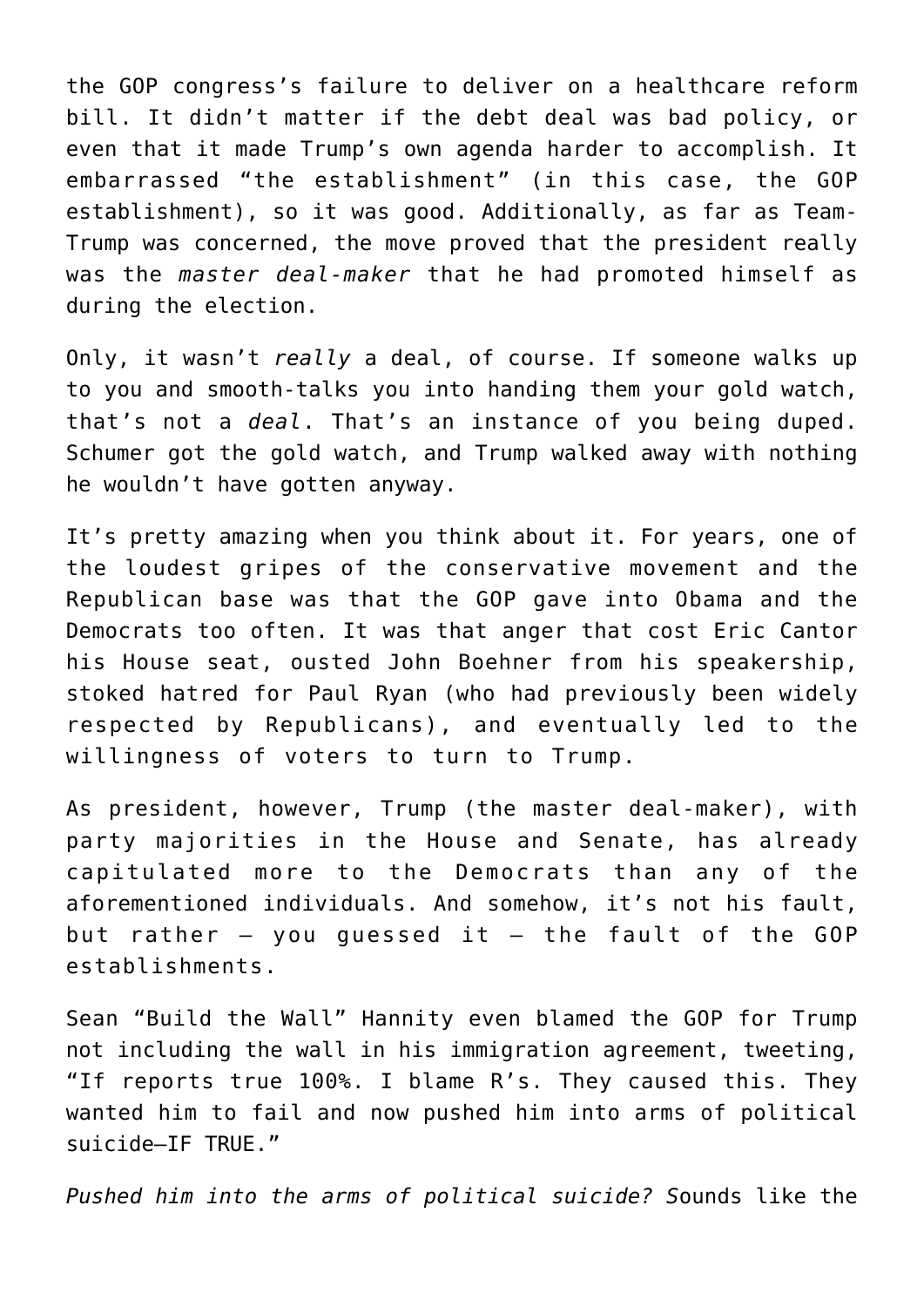plot of a *Lifetime* movie.

Let not your heart be troubled, though. Later on, Hannity no longer saw Trump's move as political suicide. He saw it, instead, as pragmatism. The *Fox News* host tweeted: "The failure by Congressional GOP to govern is forcing President Trump to seek alternative ways to get things done."

You see, folks… Trump was just 'getting things done.' No harm, no foul.

While it's doubtful (though certainly not out of the realm of possibility) that Trump will drop his Republican affiliation down the line, there's a more immediate concern that he will continue handing the Democrats in congress easy victories. Trump's extraordinary ego, after all, is tied directly to a perception that he is a *winner*. Remember, as a candidate, he told the country time after time that if he became president, we were going to get "sick and tired" of all the winning.

But there hasn't been a whole lot of winning.

Nearly every legislative initiative Trump has pursued since taking office has gone down in flames, along with his approval ratings. He's desperate for a win, and he's undoubtedly tired of looking like a fool. So if he can get something — anything — accomplished by following the path of least resistance (surrendering to the Democrats), it seems pretty clear that he'll do it. It's not as if he has any guiding ideology standing in his way, and if he ends up breaking more campaign promises, what does it matter? The liberals won't complain, and Trump's base won't hold him accountable. Future flip-flops will just be blamed on the "establishment GOP," using whatever weird reasoning the pro-Trump pundits and other mouthpieces can come up with.

Winning, baby. That's what it's all about…even if the prize is terrible.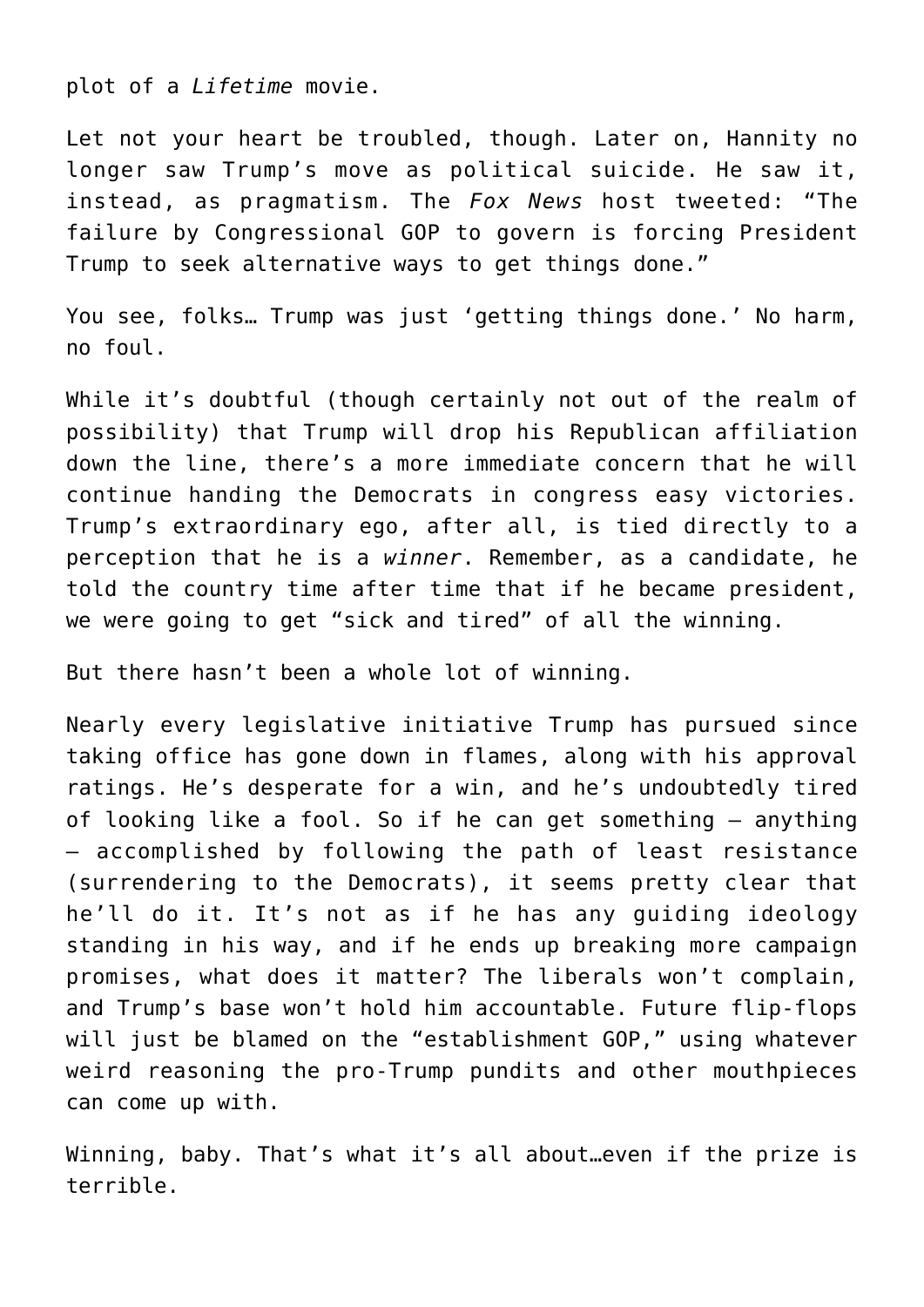Just imagine all the winning we'll see if the Democrats take back the House in 2018.



## **[True Believers Make Me](https://bernardgoldberg.com/true-believers-make-me-nervous/) [Nervous](https://bernardgoldberg.com/true-believers-make-me-nervous/)**

True believers make me nervous, and not just the lefty true  $\pmb{\times}$ believers with whom I have virtually nothing in common. Conservative true believers make me uneasy too. They're too rigid for my taste. They won't budge from their rock-solid principles, no matter what. They are purists who would rather lose an election than compromise, a word they spit out with contempt.

Call me crazy, but I'd rather win. And while being pure is just great, if say, you're a monk, it's not so wonderful in the real world of politics.

During the 1964 presidential campaign, Barry Goldwater, the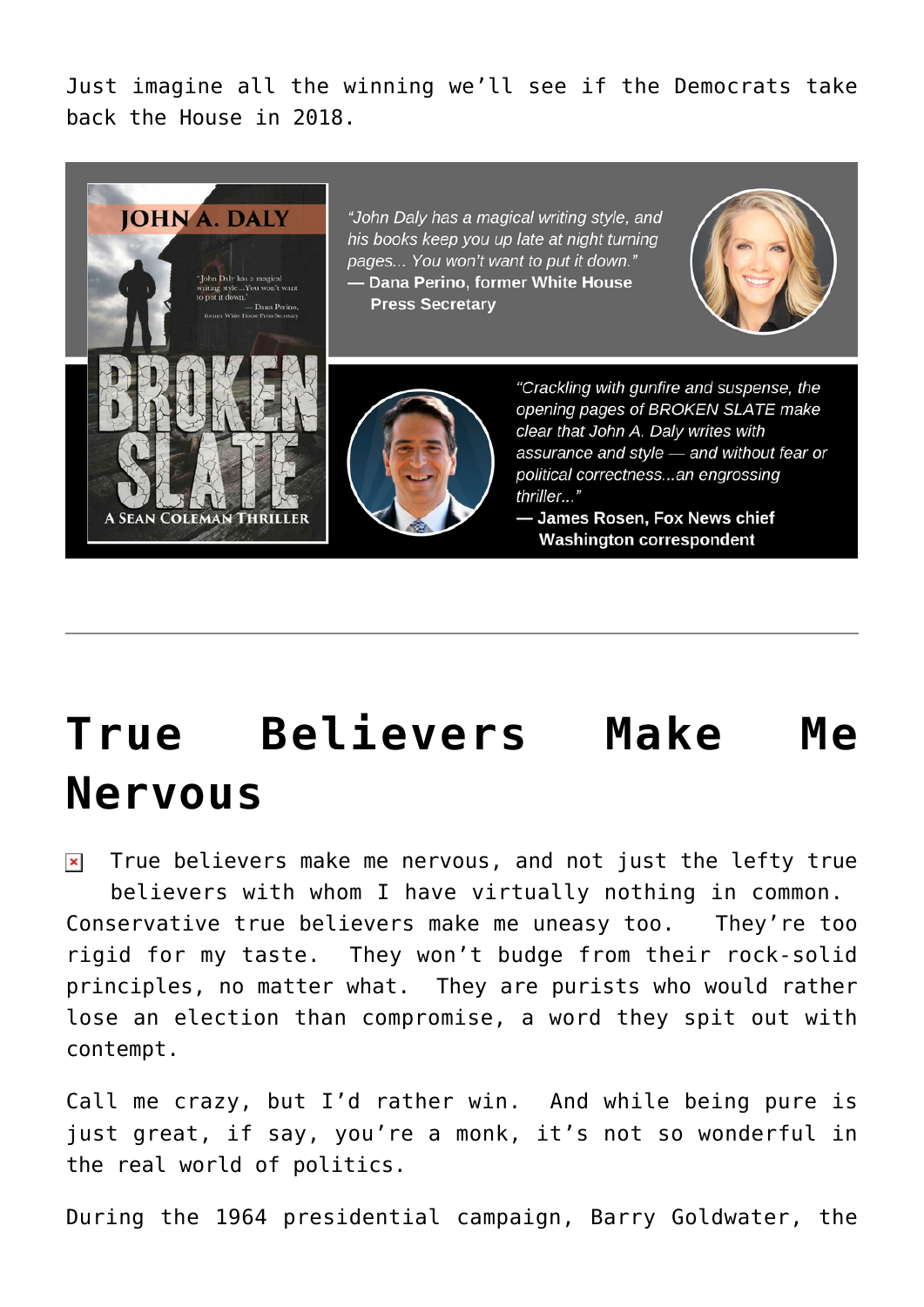leading conservative politician and true believer of his day, spelled out the philosophy when he said, "I would remind you that extremism in the defense of liberty is no vice! And let me remind you also that moderation in the pursuit of justice is no virtue!" That may be so, but Goldwater carried just six states, and in terms of the popular vote he lost in the fifth most lopsided presidential election in U.S. history.

At least he didn't compromise on his principles, right?

And now we have Christine O'Donnell, the winner in the Delaware Republican primary for the U.S. Senate. No, she's no Barry Goldwater, in terms of stature. But she did manage to do something Goldwater wasn't able to do: she pulled off a major upset. O'Donnell beat a moderate Republican, Mike Castle, who by every count would have been a shoe-in come November. Now, the odds are long against O'Donnell.

It's no secret that winning a primary, which normally attracts the most ardent voters on both extremes, is not the same thing as winning a general election. Castle is a RINO, a Republican in Name Only – not Rush Limbaugh's kind of Republican, and not mine either. But Delaware isn't Idaho or Alabama. The conventional wisdom says a staunch conservative like O'Donnell, who was supported by the Tea Party, can't win a general election in Delaware.

But the purists says it's way too early to be writing Ms. O'Donnell's obituary. And truth be told, even if she doesn't win, the purists would still rather have her running than a RINO. A win with the likes of Mike Castle is no win at all as they see it. A loss, if it comes to that, with O'Donnell would be a principled defeat.

I get it but I don't buy it. Let's say Castle votes with Republicans only half the time. Isn't that better than having a Democrat from Delaware in the Senate, who will vote with the Republicans none of the time? Isn't it better to have two